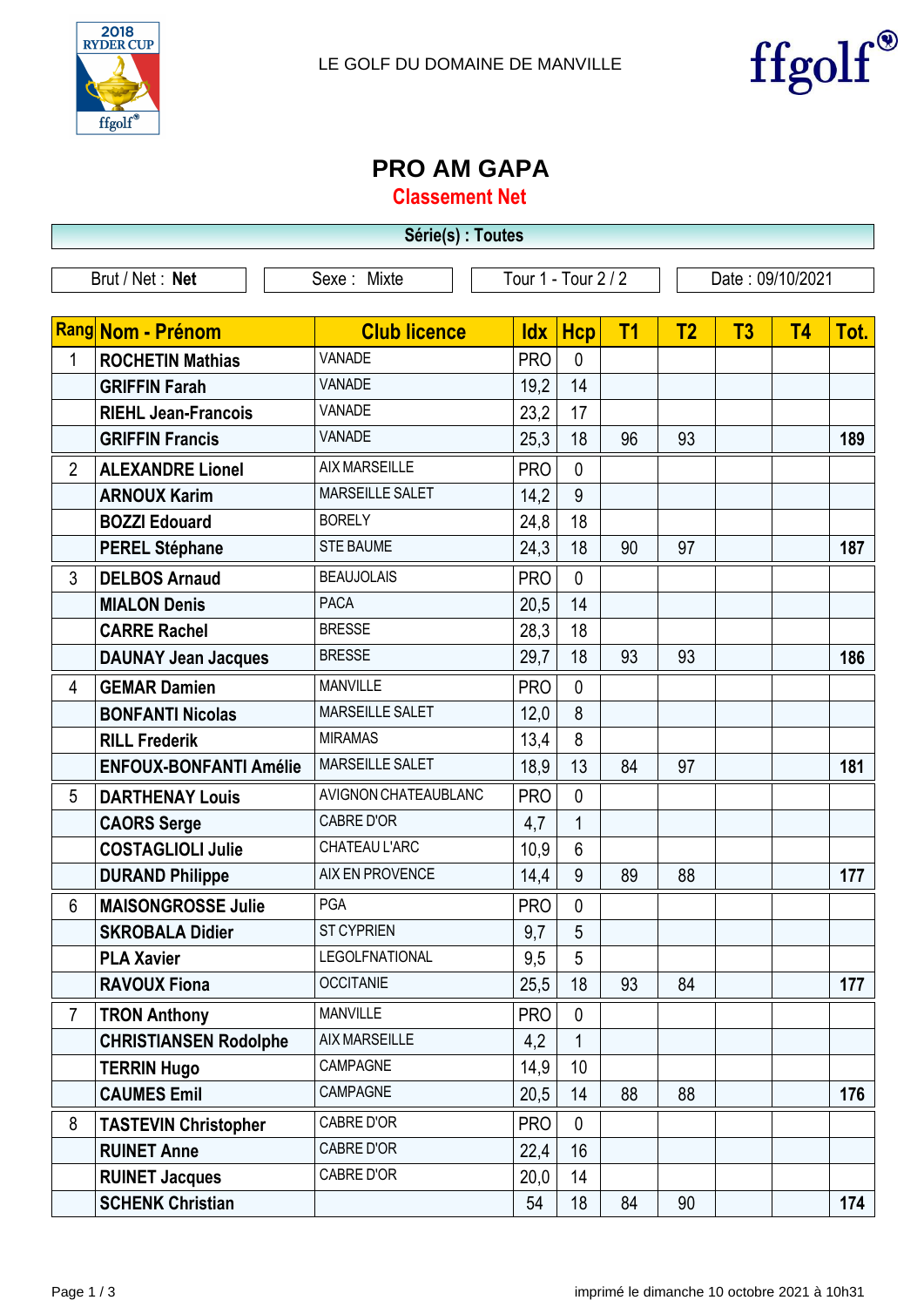|    | Rang Nom - Prénom                                         | <b>Club licence</b>  |            | $ldx$ Hcp       | T <sub>1</sub> | <b>T2</b> | T3 | T4 | Tot. |
|----|-----------------------------------------------------------|----------------------|------------|-----------------|----------------|-----------|----|----|------|
| 9  | <b>PELTIER Gregory</b>                                    | OLD COURSE CANNES    | <b>PRO</b> | $\mathbf{0}$    |                |           |    |    |      |
|    | <b>ANGLARD Francis</b>                                    | <b>PROVENCAL</b>     | 8,1        | $\overline{4}$  |                |           |    |    |      |
|    | <b>ROSE Yvan</b>                                          | <b>EGERYS</b>        | 14,5       | 9               |                |           |    |    |      |
|    | <b>RASPOR Marc</b>                                        | <b>VANADE</b>        | 19,0       | 14              | 90             | 84        |    |    | 174  |
| 10 | <b>FRITZ Julien</b>                                       | MARSEILLE SALET      | <b>PRO</b> | $\mathbf{0}$    |                |           |    |    |      |
|    | <b>COMBETTES Vincent</b>                                  | MARSEILLE SALET      | 5,8        | $\overline{2}$  |                |           |    |    |      |
|    | <b>AUDEMARD Alexandre</b>                                 |                      | 9,5        | 5               |                |           |    |    |      |
|    | <b>AUBERT Jean Gaetan</b>                                 | <b>MANVILLE</b>      | 22,2       | 16              | 88             | 85        |    |    | 173  |
| 11 | <b>BOZIO Mathieu</b>                                      | <b>FABREGUES</b>     | <b>PRO</b> | $\mathbf{0}$    |                |           |    |    |      |
|    | <b>PATURLE Hervé</b>                                      | <b>DIEPPE</b>        | 13,8       | 9               |                |           |    |    |      |
|    | <b>ROBERT Isabelle</b>                                    | ST ETIENNE           | 13,3       | 8               |                |           |    |    |      |
|    | <b>BOUSQUET-ROUAUD Régine</b>                             | <b>GRANDE MOTTE</b>  | 28,0       | 18              | 89             | 84        |    |    | 173  |
| 12 | <b>BAFFICO Didier</b>                                     | PGA                  | <b>PRO</b> | $\mathbf{0}$    |                |           |    |    |      |
|    | <b>BRIE Pierrick</b>                                      | PONT ROYAL           | 11,6       | $\overline{7}$  |                |           |    |    |      |
|    | <b>VIALA-TOURNEBIZE Marie</b>                             | <b>AIX MARSEILLE</b> | 8,0        | 4               |                |           |    |    |      |
|    | <b>GAYVALLET Lionel</b>                                   | <b>SERVANES</b>      | 16,6       | 11              | 87             | 84        |    |    | 171  |
| 13 | VAYSON DE PRADENNE Astr <sup>  AVIGNON CHATEAUBLANC</sup> |                      | <b>PRO</b> | $\mathbf{0}$    |                |           |    |    |      |
|    | <b>RIGOUT Christine</b>                                   | <b>GRAND AVIGNON</b> | 7,6        | 4               |                |           |    |    |      |
|    | <b>ALBERTINI Caroll</b>                                   | <b>GRAND AVIGNON</b> | 10,0       | 5               |                |           |    |    |      |
|    | <b>RUTH Olivier</b>                                       | <b>BETHEMONT</b>     | 25,3       | 18              | 84             | 86        |    |    | 170  |
| 14 | <b>DARNAUD Dimitri</b>                                    | <b>CHANALETS</b>     | <b>PRO</b> | $\mathbf{0}$    |                |           |    |    |      |
|    | <b>ROCHE Jacques</b>                                      | CABRE D'OR           | 9,4        | 5               |                |           |    |    |      |
|    | <b>DI MARTINO Daniel</b>                                  | CABRE D'OR           | 11,4       | $\overline{7}$  |                |           |    |    |      |
|    | DE ANGELIS Jean Christophe CABRE D'OR                     |                      | 11,0       | $6\phantom{1}6$ | 82             | 85        |    |    | 167  |
| 15 | <b>BEKIRIAN Jean</b>                                      | <b>EVIAN RESORT</b>  | <b>PRO</b> | $\mathbf 0$     |                |           |    |    |      |
|    | <b>SARKISSIAN Jean-Marc</b>                               | <b>AIX MARSEILLE</b> | 13,2       | 8               |                |           |    |    |      |
|    | <b>PONTHIEU Stephane</b>                                  | <b>AIX MARSEILLE</b> | 14,2       | 9               |                |           |    |    |      |
|    | <b>VERNET Alexandre</b>                                   | <b>MANVILLE</b>      | 20,6       | 14              | 84             | 83        |    |    | 167  |
| 16 | <b>KALOUGUINE Nicolas</b>                                 | CLAUX-AMIC           | <b>PRO</b> | $\mathbf{0}$    |                |           |    |    |      |
|    | <b>ETIENNE Jérémy</b>                                     | <b>AIX MARSEILLE</b> | 5,4        | $\overline{2}$  |                |           |    |    |      |
|    | <b>TOLISANO Olivier</b>                                   | <b>PACA</b>          | 13,7       | 9               |                |           |    |    |      |
|    | <b>PECH Pascal</b>                                        | PONT ROYAL           | 21,5       | 15              | 86             | 81        |    |    | 167  |
| 17 | <b>MOUSSILMANI Victor</b>                                 | <b>STE BAUME</b>     | <b>PRO</b> | $\mathbf{0}$    |                |           |    |    |      |
|    | <b>LEDRU Benjamin</b>                                     |                      | 27,5       | 18              |                |           |    |    |      |
|    | <b>LEGUEUX Jerome</b>                                     | PARIS ILE-DE-FRANCE  | 28,9       | 18              |                |           |    |    |      |
|    | <b>GAUGLER Cyril</b>                                      | <b>PACA</b>          | 45         | 18              | 76             | 89        |    |    | 165  |
| 18 | <b>GRIVAUD Alexis</b>                                     | <b>MERIBEL</b>       | <b>PRO</b> | $\mathbf{0}$    |                |           |    |    |      |
|    | <b>PRADAL Pierre</b>                                      | <b>MANVILLE</b>      | 17,1       | 11              |                |           |    |    |      |
|    | <b>PRADAL Davy</b>                                        | <b>MERIBEL</b>       | 18,4       | 13              |                |           |    |    |      |
|    | <b>PRADAL Estelle</b>                                     | <b>MERIBEL</b>       | 43         | 18              | 79             | 84        |    |    | 163  |
| 19 | <b>MEYSSONNIER Stéphane</b>                               | <b>MANVILLE</b>      | <b>PRO</b> | $\mathbf{0}$    |                |           |    |    |      |
|    | <b>SPATAFORA Alain</b>                                    | POLICE MARSEILL      | 5,7        | $\overline{2}$  |                |           |    |    |      |
|    | <b>ROUDAUT Thomas</b>                                     |                      | 17,2       | 11              |                |           |    |    |      |
|    | <b>ROUDAUT Olivier</b>                                    | <b>MONT GRIFFON</b>  | 23,3       | 17              | 83             | 79        |    |    | 162  |